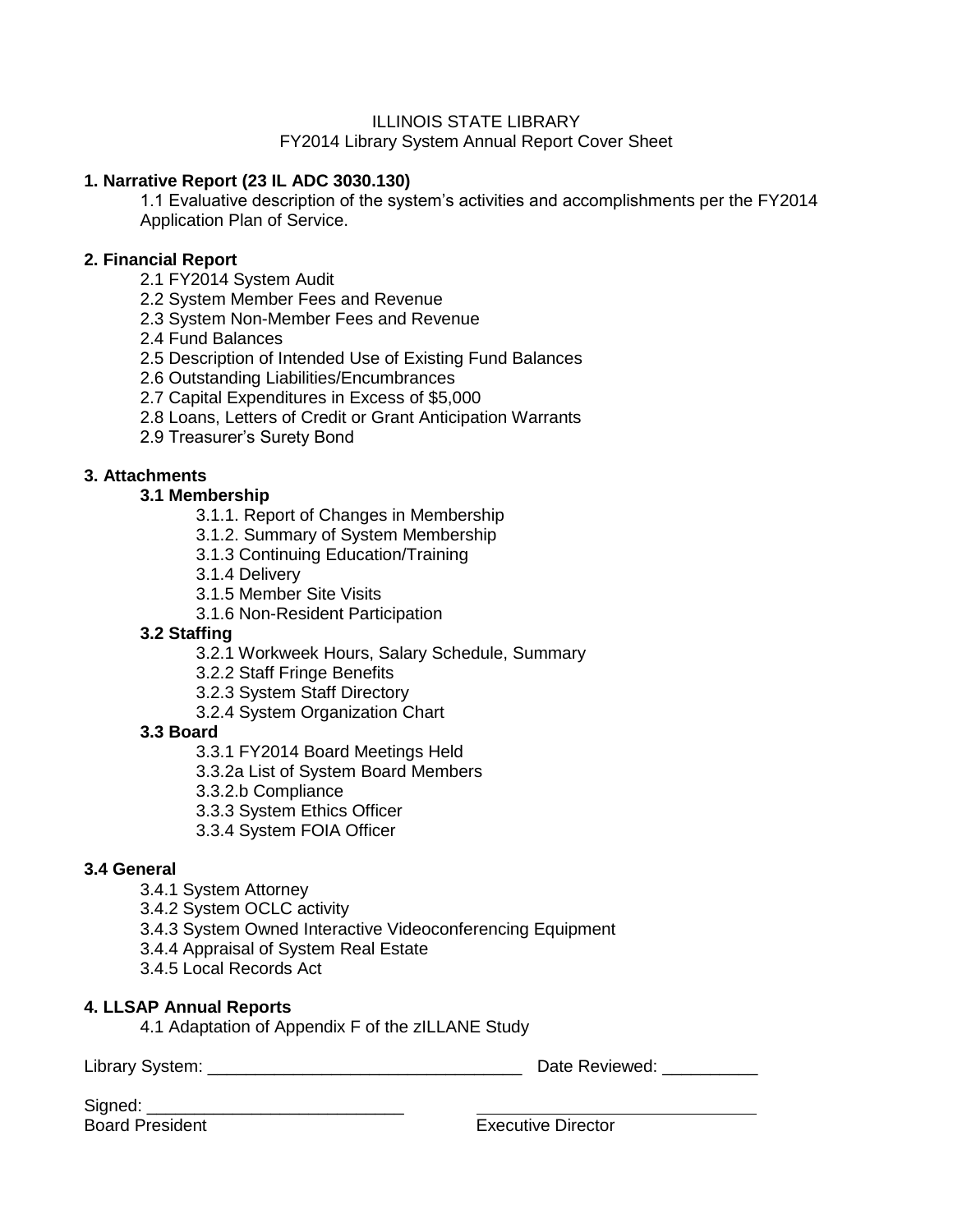# **FY2014 Library System Annual Report Components and Order of Submission**

(Unless otherwise specified, documents should be submitted in PDF format)

### **1. Narrative Report**

# **1. Narrative Report (23 IL ADC 3030.130)**

### **1.1 Evaluative description of the system's activities and accomplishments per the FY2014 Application Plan of Service.**

Using the FY14 SAPG Plan of Service & Budget objectives and goals, include in the Narrative Report a corresponding explanatory listing of all activities completed for each objective and goal during FY2014.

# **2. Financial Report**

# **2.1 FY2014 System Audit**

Submit 1 copy of the System's audit.

# **2.2 System Member Fees and Revenue (Excel format)**

Create a list of all fees charged to members for programs and services operated or provided by the system. Include the amount of revenue each fee generated in FY2014.

# **2.3 System Non-Member Fees and Revenue (Excel format)**

Create a list of fees and revenue, by service generated. Examples may include: usage of facilities or services provided to non-members.

# **2.4 Fund Balances (Excel format)**

List the June 30, 2014 ending balance in each accounting fund.

# **2.5 Description of Intended Use of Existing Fund Balances (Excel format)**

List each of your systems reserve funds and describe the purpose for which it was created. Include any fund containing member monies, including the LLSAP or its operation.

# **2.6 Outstanding Liabilities/Encumbrances (Excel format)**

List all outstanding encumbrances from FY2014 expenses, as of June 30, 2014.

# **2.7 Capital Expenditures in Excess of \$5,000 (Excel format)**

List all equipment expenditures made during FY2014 for items costing in excess of \$5,000.

# **2.8 Loans (Excel format)**

List all loans or mortgage payables the system has. Identify the purpose of the loan, outstanding balance and payoff date. List any Letter of Credit or Grant Anticipation Warrant the system has obtained and their amount.

# **2.9 Treasurer's Surety Bond**

Provide a photocopy of the current treasurer's surety bond.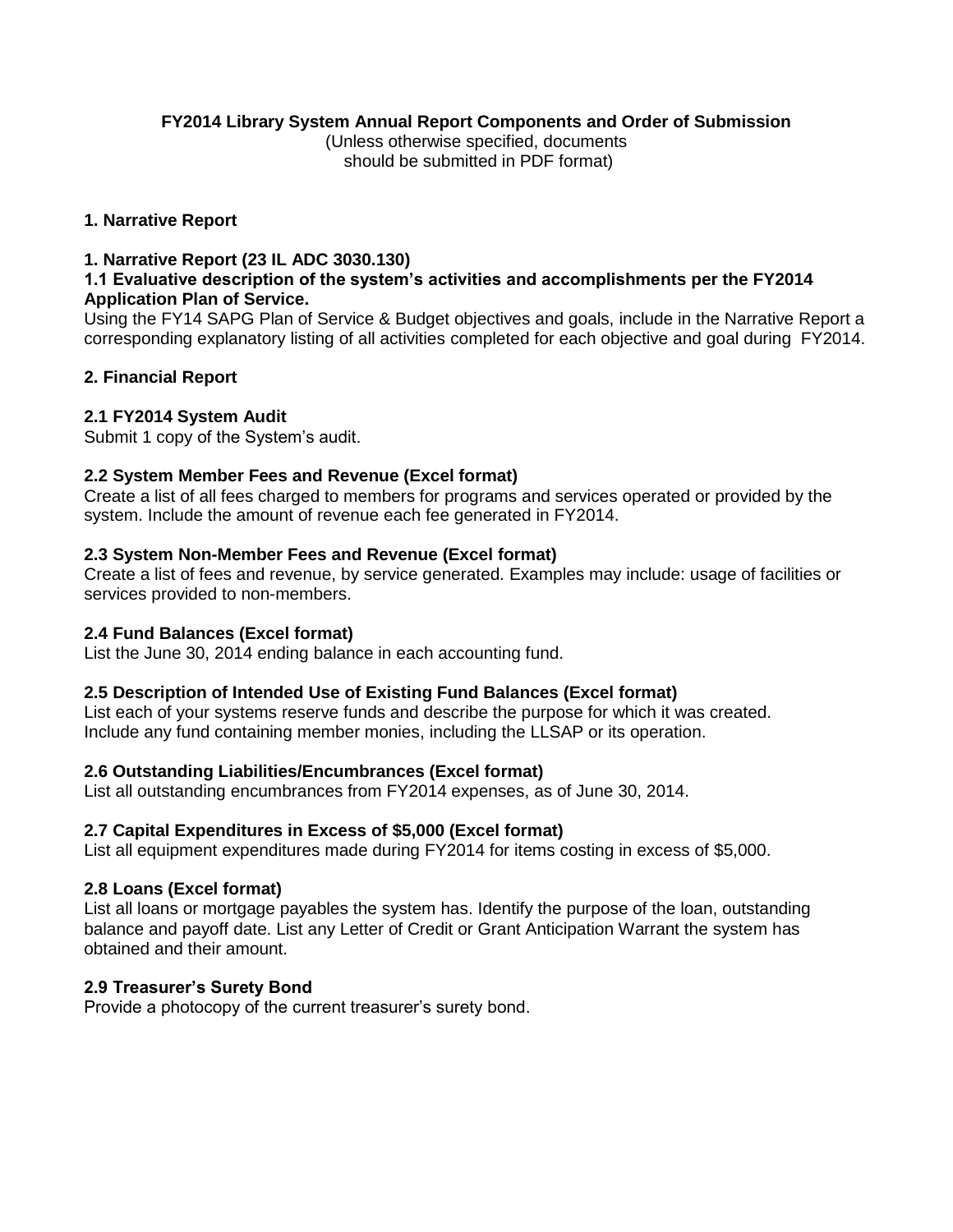# **3. Attachments**

# **3.1 Membership**

# **3.1.1 Report of Changes in System Membership**

List all changes in system membership or membership status that occurred during FY2014. This should include institutions in all of the following categories:

- Added as new developmental members
- Added as new full members
- Membership suspended, either by institution request or by system action
- Developmental membership upgraded to full membership
- Full membership reduced to developmental membership

#### **3.1.2 Summary of System Membership**

Report the number of full and developmental member agencies and the number of member agencies by type.

# **3.1.3 Continuing Education (CE)/Training**

Summary of Continuing Education/Training programs offered by the system for the priorities of service, including the types of offerings, number of events held, total number of participants, and total number of contact hours provided (number of participants per event multiplied by hours offered at each, equals total).

#### **3.1.4 Delivery**

Summary of delivery services offered by the library system, including total number of items transported, average number of delivery miles traveled per week, average number of direct delivery stops per week. If there have been significant changes since maps were last supplied, include a new color map of the affected delivery route(s).

#### **3.1.5 Member Site Visits**

List the number of site visits conducted at member libraries by system staff for each type of library.

#### **3.1.6 Non-Resident Participation**

URL for the list of participating and non-participating public libraries (as required in 23 IL ADC 3050.30 [c] of the Administrative Rules).

# **3.2 Staffing**

# **3.2.1 Workweek Hours, Salary Schedule, Staffing Summary**

Indicate number of hours in a full time system workweek. Show number of staff by both headcount and full time employees (FTE). Indicate all graduate degrees staff hold and type of degree. Include a list of all staff including Talking Book & Braille Service by name, their date of hire and annual salary they receive as of June 30, 2014. List the annual salaries for all full time employees. Indicate salaried, hourly and contractual employees, list average hours worked per week and their hourly or contractual wage. Indicate the number and job title of vacant positions the system is currently trying to fill. List staff reductions including staff names and any positions eliminated during FY2014.

#### **3.2.2 Staff Fringe Benefits**

List all fringe benefits currently provided to system employees. Specify any unique benefits the Executive Director may receive. If the Executive director has an employment contract, please include a copy.